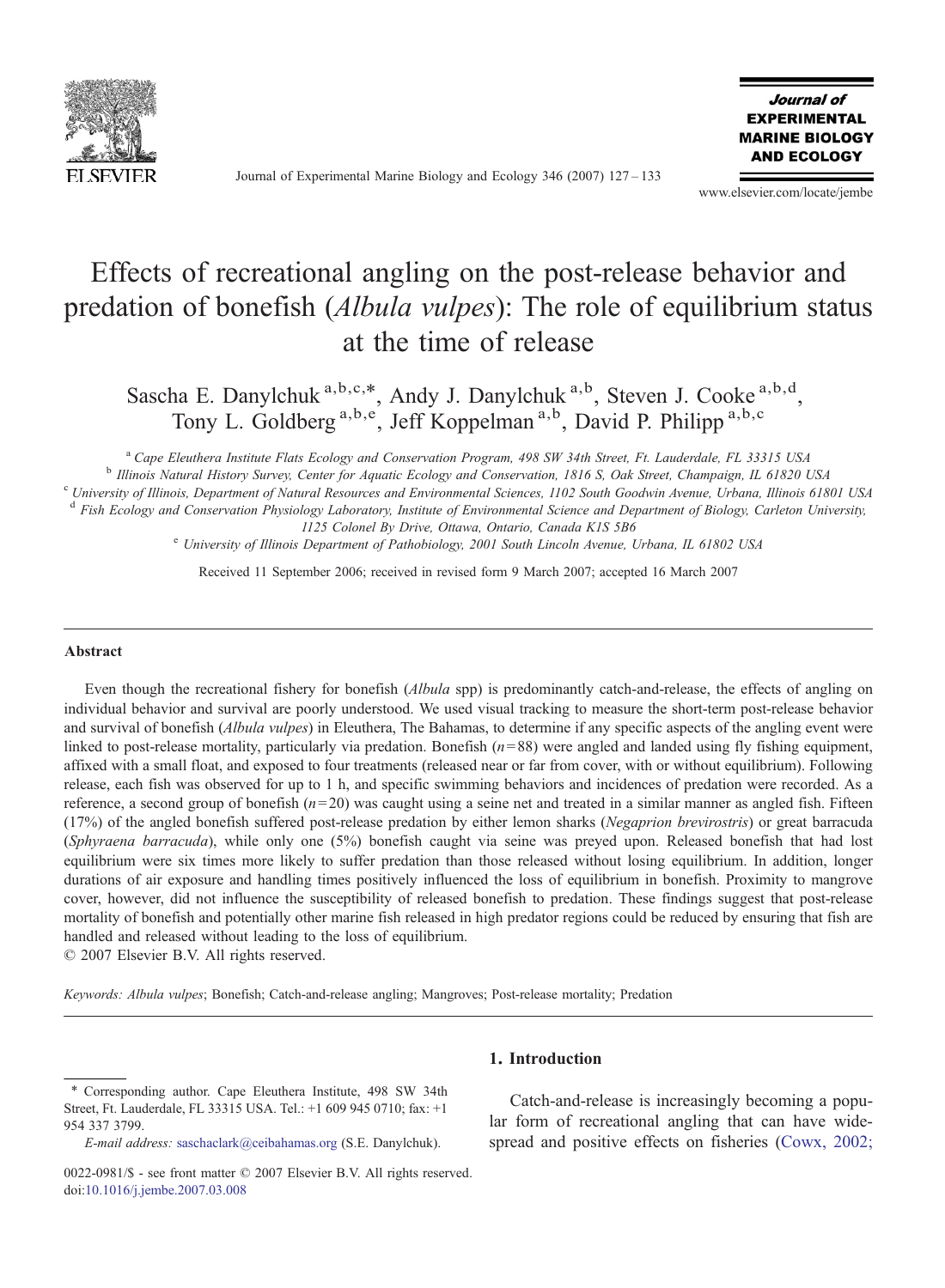[Cooke and Cowx, 2004\)](#page-6-0). The potential benefits of catch-and-release angling could be overestimated, however, if the angling event results in the mortality of at least some released fish ([Wydoski, 1977; Cooke et](#page-6-0) [al., 2002](#page-6-0)). In general, studies on the effects of catch-andrelease angling have focused predominately on freshwater species [\(Cooke et al., 2002](#page-6-0)), and only a few have attempted to quantify which aspects of the angling event contribute to post-release mortality ([Ferguson and Tufts,](#page-6-0) [1992; Wilde, 1998; Cooke et al., 2001, Cooke et al.,](#page-6-0) [2002; Cooke et al., 2003; Meka and McCormick, 2005\)](#page-6-0). In marine systems, a relatively high number of predators inhabit areas where recreational angling is popular, posing an additional threat to physiologically stressed fish following catch-and-release ([Edwards, 1998; Cooke](#page-6-0) [and Philipp, 2004](#page-6-0)). Despite the lucrative nature of recreational angling in marine systems, especially in tropical developing countries, the role of catch-andrelease angling in these areas is only now beginning to be addressed ([Cooke et al., 2006\)](#page-6-0).

Bonefish (Albula spp) are a group of marine fish that inhabit shallow tropical and subtropical environments worldwide ([Alexander, 1961\)](#page-5-0). The wariness and speed of bonefish make them one the most sought after group of fishes among recreational anglers ([Kaufmann, 2000\)](#page-6-0). Because of their popularity, bonefish are the focus of a tourism-based recreational angling industry that provides substantial revenue to coastal communities. Interestingly, although the consumption of bonefish does occur in some regions, most anglers targeting bonefish voluntarily practice catch-and-release [\(Hum](#page-6-0)[ston et al., 2005\)](#page-6-0).

Despite the importance of bonefish to the recreational angling industry, few studies have focused on how catch-and-release angling influences the survival of bonefish. [Cooke and Philipp \(2004\)](#page-5-0) found that the shortterm  $($  < 24 h) post-release mortality of bonefish could be as high as 40% and was dependent on the abundance of predators in the area. At sites with intermediate predator densities to those studied by [Cooke and Philipp \(2004\),](#page-5-0) [Danylchuk et al. \(2007\)](#page-6-0) found that although the shortterm ( $\leq$ 48 h) post-release mortality of bonefish was 8%, if bonefish were able to avoid predation for the first few minutes following release, then delayed mortality  $($ >48 h) was minimal. These authors concluded that at intermediate predator abundances, specific aspects of the angling event likely influence the susceptibility of bonefish to predation post-release ([Danylchuk et al.,](#page-6-0) [2007](#page-6-0)).

The purpose of our study was to determine which elements of an angling event influenced the likelihood of predation on bonefish during the first hour following

catch-and-release. We postulated that angling practices that lead to a loss of equilibrium would negatively affect the behavior of bonefish following release, leading to higher rates of predation. We also hypothesized that refuge from predators may also influence the postrelease susceptibility of bonefish to mortality. Given that mangroves are common to nearshore tropical flats where bonefish reside and offer intricate root structure that can provide shelter to many fish and invertebrates [\(Kieckenbusch et al., 2004\)](#page-6-0), we further postulated that bonefish released close to mangroves would be less susceptible to predation following release than those released far from mangrove cover.

# 2. Methods

# 2.1. Study area

This study was conducted in shallow flats and coastline embayments off Cape Eleuthera and Rock Sound, Eleuthera, The Bahamas (18 364035 E, 2747609 N) and included some of the same study sites as [Danylchuk et al. \(2007\).](#page-6-0) The shoreline in this area is composed of tidal creeks, sandy bays, mangroves, and sharp calcium carbonate outcroppings. The area contains many tidal creeks characterized by a mosaic of sandy beach and turtle grass beds (Thalassia testudium) surrounded by tracts of red mangroves (Rhizophora mangle).

Preliminary genetic analysis of the bonefish used in this study indicated that all specimens were Albula vulpes (Danylchuk et al., unpublished data); this is important since multiple, outwardly similar species of bonefish potentially occur in The Bahamas [\(Colborn](#page-5-0) [et al., 2001](#page-5-0)). Other species of fish common to our study area were lemon sharks (Negaprion brevirostris), great barracuda (Sphyraena barracuda), and yellowfin mojarra (Gerres cinereus) (Danylchuk et al., unpublished data).

# 2.2. Capture and release

Bonefish were angled from a skiff or by wading using conventional fly fishing gear (7–9 wt rod and reel, barbed bonefish flies). For angled bonefish we measured fight time, duration of handling, duration of air exposure (all to the nearest 5 s), the presence/absence of blood, total length of the fish, and whether or not the fish was able to maintain equilibrium at the time of release. Because water temperature can affect the physiology of fish and their response to stress [\(Meka and McCormick,](#page-6-0) [2005](#page-6-0)), we measured water temperatures by deploying temperature data loggers (Hobo 8K, Onset Computer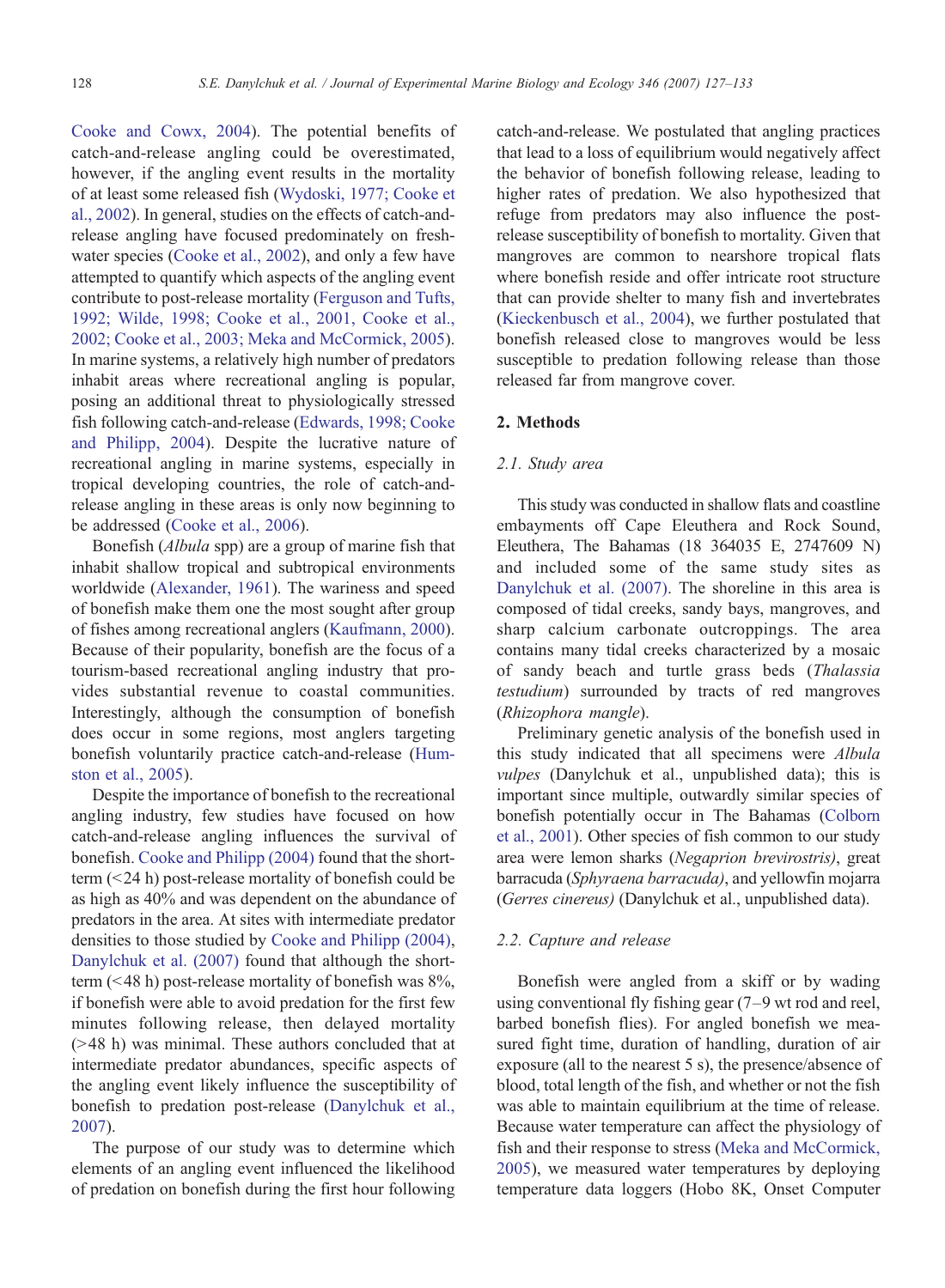Corporation, Pocasset, MA, USA) on the substrate at several locations throughout our study area. Tidal regimes in our study area were determined using regional tide charts and visual observations.

Once bonefish were landed, a visual float was attached just below the posterior origin of their dorsal fin. Visual floats consisted of a fishing hook tied to 3–4 m of 4 lb test monofilament fishing line and attached to a 3 cm brightly colored, oval fishing bobber at the opposite end. [Cooke and Philipp \(2004\)](#page-5-0) found no significant differences in the post-release mortality rates between bonefish attached with visual floats and those implanted with gastric ultrasonic transmitters, however, tracking bonefish with visual floats provided more accurate and detailed assessments of post-release survival and behavior. Using light monofilament line allowed bonefish to break the line if they became entangled in shoreline vegetation or other structures. At the time of release it was noted whether the location of release was adjacent to  $(510 \text{ m})$  or far from  $(210 \text{ m})$ mangrove cover and whether or not bonefish lost equilibrium. Loss of equilibrium was defined in this study as a fish unable to swim away immediately upon release but instead rolling on its side and/or "nose diving" toward the substrate. Such loss of equilibrium indicates a generalized breakdown of systemic homeostatic mechanisms ([Beitinger et al., 2000\)](#page-5-0). These fish often had to be retrieved, righted and hand held for a short period of time  $(2 \text{ min})$  before they were capable of swimming on their own. Any such revival of bonefish that were released without equilibrium was not included as part of handling time.

To provide a non-angled reference group, we also collected bonefish using a seine net  $(45.72 \text{ m} \times 1.22 \text{ m})$ seine with a 1.22 m bag, 0.95 cm mesh). To capture these fish, the seine was employed as a block net that was stretched across narrow channels in tidal flats, and bonefish were ushered into the net as they entered or exited the creek system. Duration of handling, duration of air exposure (both to the nearest 5 s), total lengths of fish, tide, and water temperature were measured for each fish. Prior to release, a visual float was affixed to bonefish in a manner identical to that employed for fish captured via angling. All non-angled bonefish were released with equilibrium and far from mangrove cover due to logistic restraints of the seining locations.

### 2.3. Tracking

Once released, all fish were visually tracked (by foot or by boat) for up to 1 h, and their locations during this time period were noted on a site map. Successful

predation events were recorded, as well as the species and approximate size of the predator. Behaviors, including swimming non-directionally, swimming directionally, and resting, were recorded at 30 s intervals for up to 1 h following release. We defined swimming non-directionally as swimming with a lack of bearing and at a slow speed. Conversely, swimming directionally was defined as swimming steadily at a faster speed. Resting was distinguished by a lack of movement. Tracking ceased once a bonefish was followed for 1 h, when a fish was attacked and killed by a predator, or when the visual float became detached from the fish or when sight of it was lost by the observer. Following the tracking period, we attempted to remove the float from as many bonefish as possible by hooking the line and pulling gently to free the hook from the fin tissue. Floats were successfully removed from more than 50% of the fish that were tracked.

# 2.4. Data analysis

Multivariate survival analysis (Cox proportional hazard regression) was used to determine if anglingrelated factors were predictors of mortality risk (see [Castro-Santos and Haro, 2003\)](#page-5-0). Multivariate linear and logistic regression was then used to determine which aspects of the angling event contributed to the loss of equilibrium and various behaviors following release. Comparisons of distances from mangroves were done using Mann Whitney U-test. All statistical analyses were performed using Systat v 10.2 and SAS v 9.1. Associations were considered statistically significant at  $P \leq 0.05$ .

#### 3. Results

A total of 107 fish were collected from March 2005 to February 2006 (non-angled fish  $n=20$ , angled fish released with equilibrium and adjacent to mangroves  $n= 23$ , angled fish released with equilibrium and far from mangroves  $n=21$ , angled fish that had lost equilibrium and released adjacent to mangroves  $n=22$ , angled fish that had lost equilibrium and released far from mangroves  $n=21$ ). One fish was preyed upon during the angling event and was subsequently excluded from the analysis.

Of all bonefish caught-and-released via angling, 15 (17%) were preyed upon within the first hour postrelease by either lemon sharks (*N. brevirostris*,  $n=13$ ) or barracuda (S. barracuda,  $n=2$ ; [Table 1](#page-3-0)). Interestingly, almost all of the predation events occurred within the first 20 min after release ([Fig. 1](#page-3-0)). Of the bonefish caught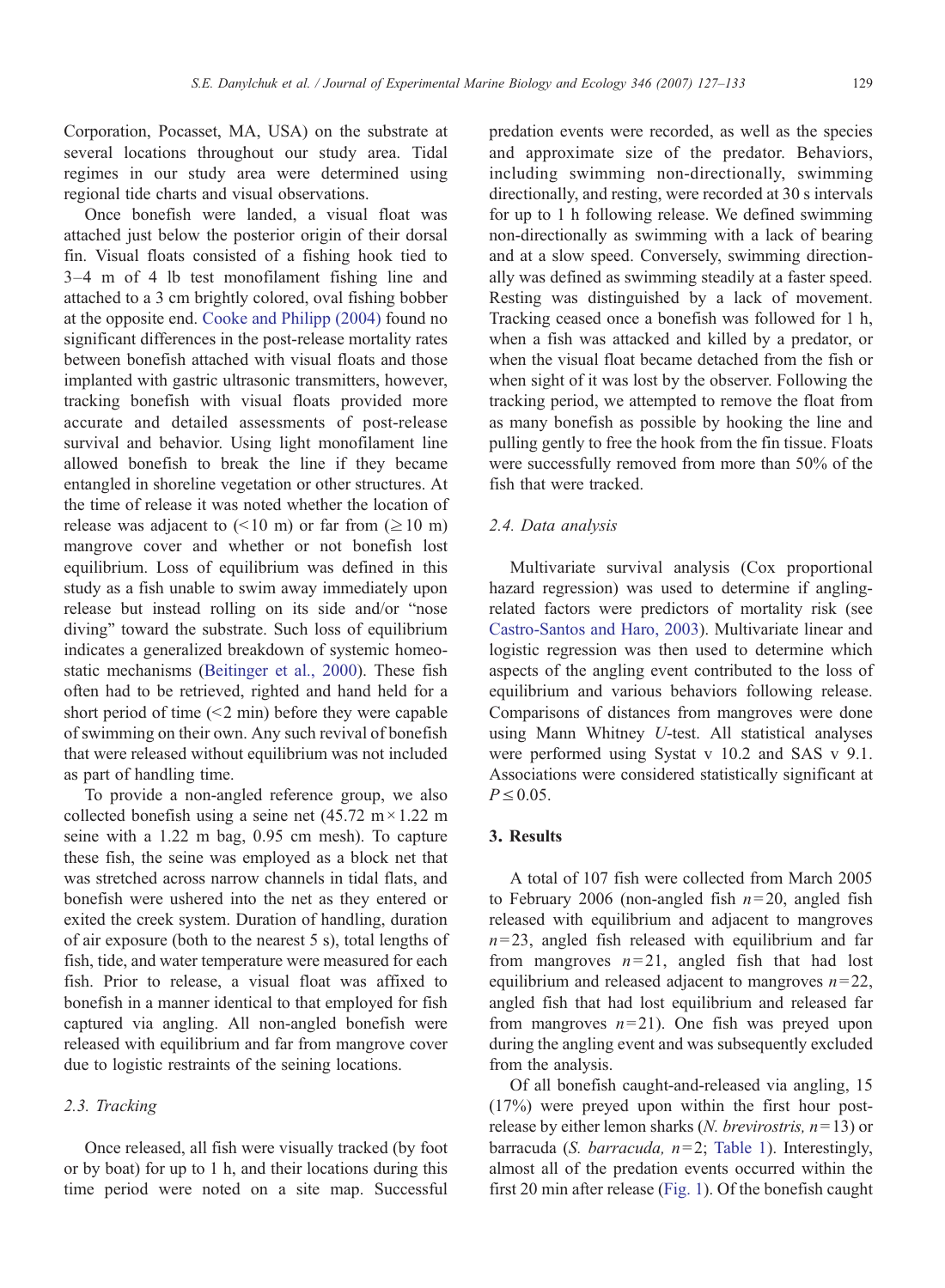| г ки мес, аspects от аге андинд сусит, ана аге инстастие от ргсаанон тог бонстви топоминд саки-ана-тексазе андинд ана scuring (пон-андка имг) |    |                                 |                                  |                                              |                                             |                        |
|-----------------------------------------------------------------------------------------------------------------------------------------------|----|---------------------------------|----------------------------------|----------------------------------------------|---------------------------------------------|------------------------|
| Treatment                                                                                                                                     |    | Total length (cm)<br>$(\pm SE)$ | Angling time $(s)$<br>$(\pm SE)$ | Handling time <sup>2</sup> (s)<br>$(\pm SE)$ | Air exposure <sup>3</sup> (s)<br>$(\pm SE)$ | Predation <sup>4</sup> |
| Non-angled                                                                                                                                    | 20 | 45.6(2.8)                       | N/A                              | 8880 $(90)^{a}$                              | 4 $(2)^a$                                   | 5.0 <sup>a</sup>       |
| Angled, released with equilibrium                                                                                                             | 44 | 47.2(0.6)                       | 158(13)                          | 253 $(19)^{6}$                               | $23(7)^{a}$                                 | $4.5^{\rm a}$          |
| Angled, released without equilibrium                                                                                                          | 43 | 49.1(0.9)                       | 172(13)                          | $354(35)^{b}$                                | $60(5)^{b}$                                 | $30.2^{b}$             |

Fish size, aspects of the angling event, and the incidence of predation for bonefish following catch-and-release angling and seining (non-angled fish)

Differences in lettered superscripts indicate significant differences among treatment groups.

<sup>1</sup>Amount of time between hooking and landing of a fish.

<sup>2</sup> Amount of time between landing or netting and release; handling time includes air exposure.

<sup>3</sup>Amount of time of exposure to air during handling.

<sup>4</sup>Percentage of fish observed to suffer mortality via predation following release.

via seining, however, only one (5%) was preyed upon within the first hour post-release. The level of predation for non-angled bonefish was similar to that of angled bonefish that had not lost equilibrium  $(t= 0.452)$ ,  $P= 0.65$ ) and not (significantly) different than the angled fish that had lost equilibrium at release  $(t=-0.970,$  $P= 0.11$ ; Fig. 1). The only bonefish that suffered mortality from means other than predation occurred on the hottest day of our study when water temperatures were  $>$  35 °C. Following release, this bonefish swam for 52 min before losing equilibrium and ceasing to respire.

Whether a bonefish had or had not lost equilibrium was a significant predictor of predation, with bonefish losing equilibrium being over six times more likely to suffer predation than those that did not lose equilibrium (Cox proportional hazard regression,  $t = -2.397$ ,  $P = 0.017$ ; hazard ratio = 6.24). All other variables



Fig. 1. Bonefish mortality due to predation following capture and release for each of the three treatments. Treatment A consisted of nonangled fish (captured by soft beach seine;  $n=20$ ). Treatment B consisted of fish  $(n=44)$  that were angled and that were able to maintain equilibrium at the time of release. Treatment C consisted of fish  $(n=43)$  that were angled and that were not able to maintain equilibrium at the time of release. Mortality rates did not differ significantly between treatments A and B and were not (significantly) different between treatments A and C. However, the mortality rate associated with treatment C differed significantly from B.

measured during the study (total length, angling time, handling time, air exposure time, bleeding, and water temperature) were not directly related to predation risk. Fish that were preyed upon did not spend significantly more time further from mangroves than fish that were not preyed upon  $(P= 0.36)$ . In fact, following release 17 (20%) bonefish were observed swimming into open water  $(>2.5$  m deep) rather than staying in close proximity to the shore line or in shallow water.

Longer air exposure and overall handling times were significant predictors of the loss of equilibrium in angled bonefish (aOR=5.58,  $t=3.611$ ,  $P<0.001$ , and  $aOR = 1.22$ ,  $t = 2.155$ ,  $P = 0.031$  respectively). Angling time, total length, water temperature, and bleeding at the hooking site were not significant predictors of equilibrium loss (all  $P > 0.05$ ).

Although water temperature did not seem to directly affect the susceptibility of bonefish to predation, bonefish spent significantly more time resting as water temperatures increased  $(R^2=0.055, t=2.443, P=0.017)$ . Bonefish released during periods of elevated water temperatures often rested for up to 1 min shortly after release, however no bonefish in our study were preyed upon when they were at rest.

Lemon sharks that preyed on bonefish did so by tracing the path of bonefish. In four cases, bonefish carcasses that were quickly recovered after a successful predation event revealed that the lemon sharks had targeted bonefish posterior to the dorsal fin, and, in two cases, severed the caudal fin from the body prior to attempting to consume the rest of the fish. Conversely, the great barracuda that preyed on bonefish post-release did so using rapid burst swimming, and in both cases ate the bonefish whole. Relative size differences, however, between predators and prey (i.e., the barracuda were larger than most of the lemon sharks) could account for differences in predation strategies.

Bonefish that were released without equilibrium and those of smaller body sizes spent significantly more time

<span id="page-3-0"></span>Table 1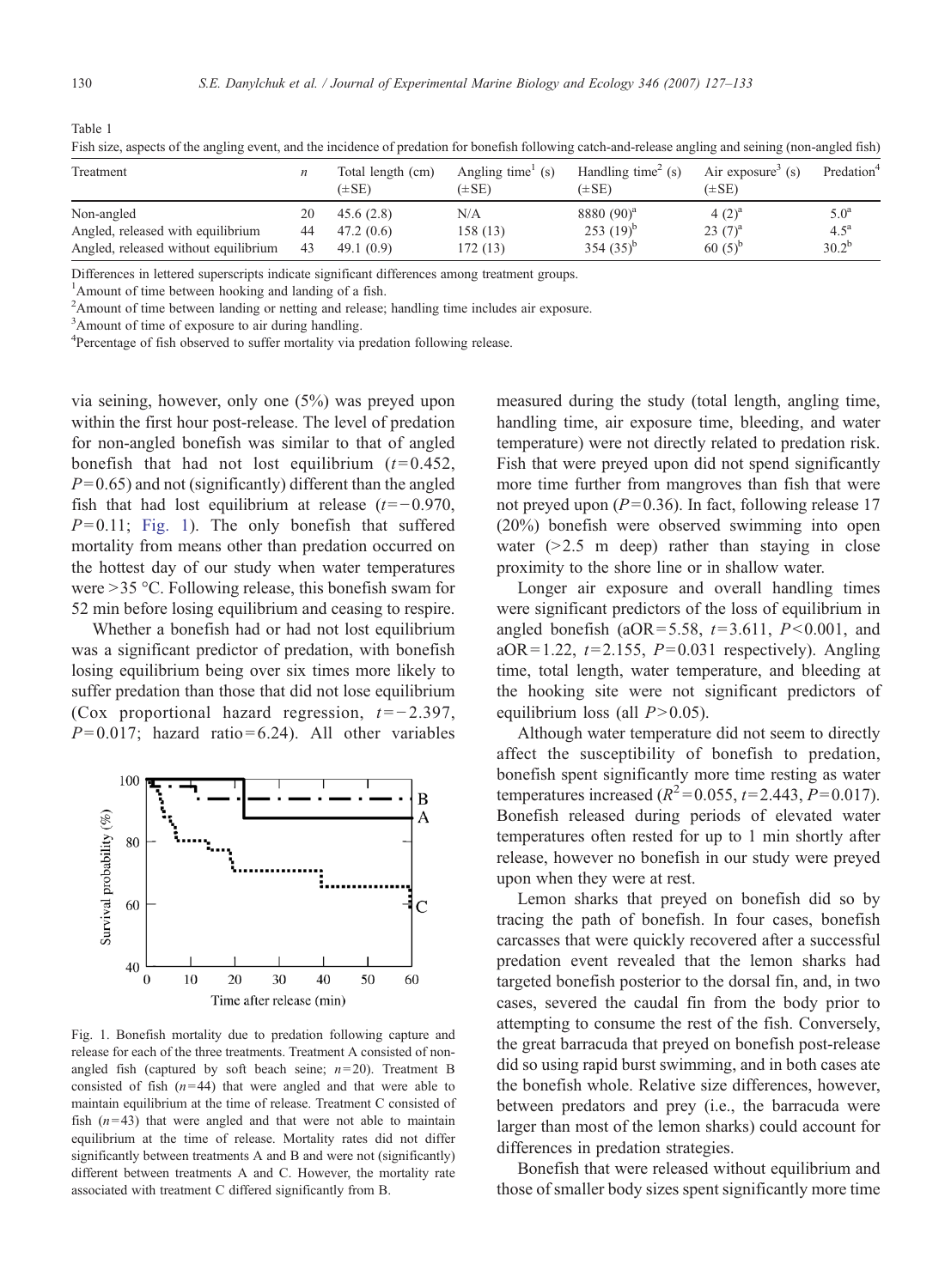

Fig. 2. Proportions of time that bonefish displayed three behaviors (resting (R), non-directional swimming (NDS), and directional swimming (DS)) following capture and release. Fish were captured and released according to three treatments: non-angled (grey), angled and released with equilibrium (white), angled and released without equilibrium (black). Differences in letters indicate statistically significant differences among treatment groups for each behavior. Error bars represent standard errors of the mean.

swimming non-directionally than bonefish released with equilibrium or those with larger body sizes ( $R^2$ =0.217,  $P< 0.001$  and  $P= 0.001$  respectively). Conversely, fish released with equilibrium and larger fish spent significantly more time swimming directionally  $(R^2=0.128,$  $P= 0.006$  and  $P= 0.008$  respectively). When the swimming behaviors of seine-captured fish were compared to those of angled fish released without equilibrium no significant differences were found (Fig. 2).

### 4. Discussion

Our study indicates that angled bonefish that lost equilibrium at the time of release were over six times more likely to be killed by predators than bonefish that did not lose equilibrium at the time of release. Our study also demonstrates that certain aspects of the angling event, specifically the duration of air exposure and total handling time, influence the probability that a released bonefish will lose equilibrium. Although not significant predictors of predation, water temperature and body size were shown to affect the movements of bonefish following angling and release. The proximity to mangrove cover did not influence the susceptibility of bonefish to predation following catch-and-release angling.

Loss of equilibrium could make bonefish more susceptible to predation by lemon sharks and great barracuda that co-inhabit nearshore flats. A post-release loss of equilibrium in fish represents a breakdown of body systems that normally function to allow fish to avoid life-threatening situations ([Beitinger et al., 2000](#page-5-0)).

For black bass (Micropterus spp), [Cooke et al. \(2000\)](#page-5-0) found that caught-and-released fish exhibited a period of hyperactivity followed by a period of lower than normal activity, and that catch-and-release angling causes significant locomotory impairment. In our study, we found that bonefish that lost equilibrium upon release spent significantly more time swimming non-directionally, which likely made them more susceptible to predation. Independent of loss of equilibrium at the time of release, body size and water temperature were shown to affect the post-release behavior of bonefish in this study. Body size and water temperature are two factors that can influence the physiology and behavior of fishes (see [Schmidt-Nielsen, 1975; Brett, 1979;](#page-6-0) [Goolish, 1991\)](#page-6-0), and may thus contribute indirectly to the probability of post-release survival.

Chemical metabolites produced by fishes as a result of excessive physiological stress could also increase the likelihood of predation for bonefish, especially by predators with sensitive chemoreception, such as sharks. For example, [Ellis et al. \(2005\)](#page-6-0) showed that cortisol, a hormone excessively produced by vertebrates during stressful events, was excreted by rainbow trout at levels detectable in the water column. Sharks have an acute sense of smell and are able to detect minute concentrations of organic compounds in seawater [\(Moss, 1977](#page-6-0)). The acute sense of smell in sharks has been shown to greatly assist in the localization of prey ([Kleerekoper et](#page-6-0) [al., 1975; Johnsen and Teeter, 1985](#page-6-0)). As such, it is possible that juvenile lemon sharks in shallow mangrove creeks use chemical cues excreted by stressed bonefish to home in on potential prey. During our study, we often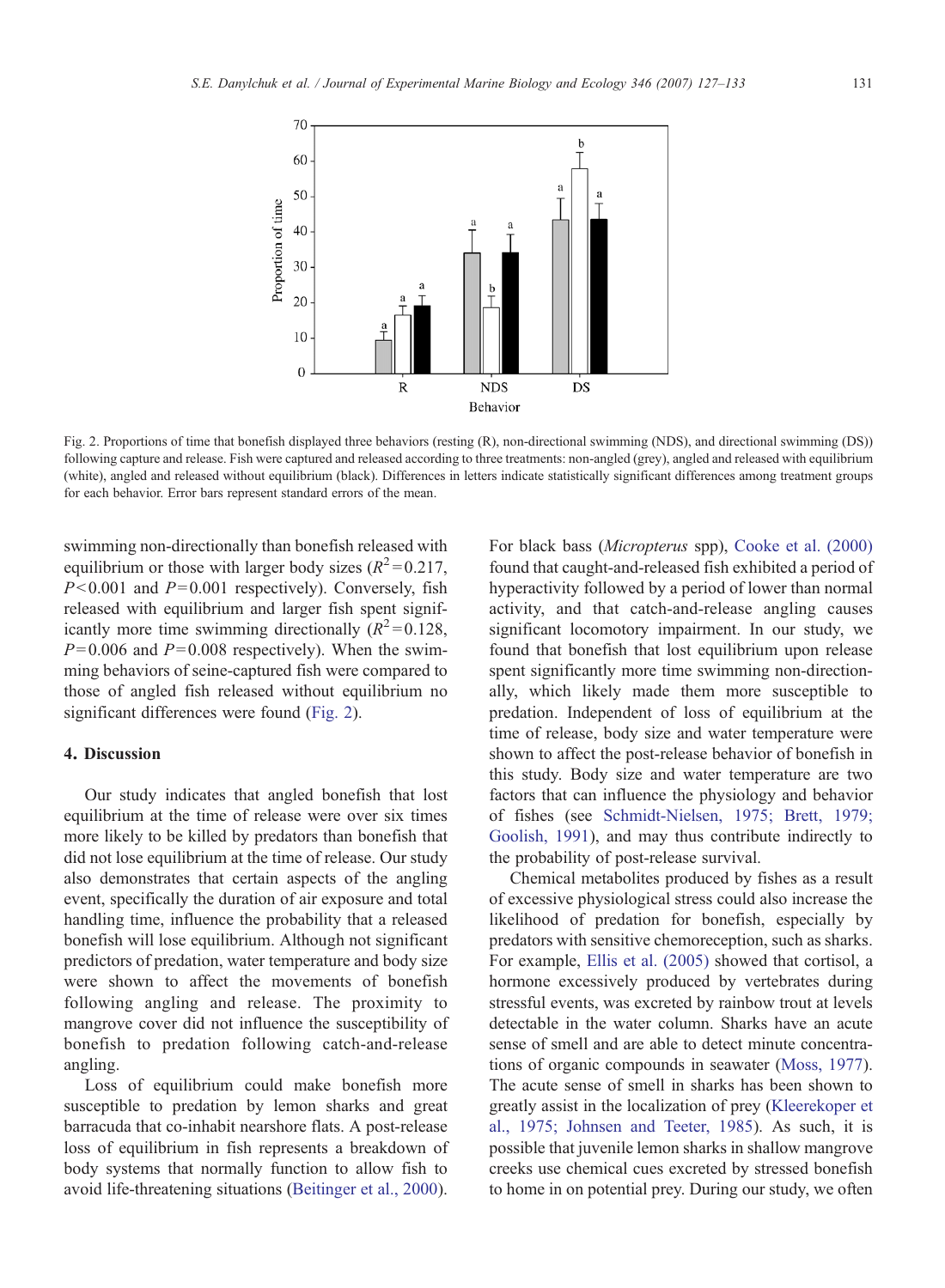<span id="page-5-0"></span>observed juvenile lemon sharks that eventually preyed on bonefish following nearly the same serpentine route as the bonefish rather than swimming in a relatively straight path towards its prey.

It has been documented that certain aspects of an angling event can cause disruptions that negatively impact the physiology, behavior, and post-release survival of fish ([Ferguson and Tufts, 1992; Philipp et](#page-6-0) [al., 1997; Cooke et al., 2001; Cooke et al., 2002](#page-6-0)). For example, [Philipp et al. \(1997\)](#page-6-0) found that male black bass exposed to air after angling took at least twice as long to return to their spawning nests as fish not exposed to air after angling. [Cooke et al. \(2001\)](#page-6-0) found that rock bass (Ambloplites rupestris) exposed to air took significantly longer for cardiac output, stroke volume, and heart rate to return to basal levels than rock bass not exposed to air. [Danylchuk et al. \(2007\)](#page-6-0) showed that the only bonefish preyed upon within the first hour following catch-andrelease angling was one that was treated roughly, including extensive air exposure and handling. In our study, extended air exposure and long handling times likely caused the excessive physiological stress leading to the loss of equilibrium post-release.

Although the proximity to mangrove cover did not influence the susceptibility of bonefish to predation, other properties of the flats habitat may offer refuge following catch-and-release angling. In our study, some released bonefish were observed swimming into deeper water, away from conspecifics and the structure of mangrove prop roots. Studies have shown that shallow flats and mangrove creeks are important nursery grounds for juvenile lemon sharks ([Gruber et al., 1988](#page-6-0)) and that most juvenile lemon sharks are found within 200 m of mangroves (B. Franks, Drexel University, pers. comm.). Although the spatial ecology of bonefish is poorly understood, it is reasonable to postulate that bonefish move away from cover following catch-and-release angling as a way to reduce the risk of predation by juvenile lemon sharks that are present in such habitat.

Overall, our results indicate that the handling practices of recreational anglers can influence the susceptibility of bonefish to predation following release, and, therefore the effectiveness of catch-and-release angling as a conservation measure to maintain populations. Understanding the physiological mechanisms that increase the susceptibility of bonefish to the loss of equilibrium may lead to novel ways to allow fish to recover from the angling event prior to release. The interactions of bonefish and their prey will also potentially allow for site or situation-specific guidelines to be developed that can reduce the likelihood of their postrelease mortality (Cooke and Suski, 2005). Furthermore,

finding ways to decrease the post-release mortality of bonefish may make catch-and-release bonefishing more compatible with the goals of no-take marine protected areas [\(Cooke et al., 2006](#page-6-0)) and lead to greater chances of ecological and economic sustainability in places like The Bahamas.

# Acknowledgements

We gratefully acknowledge the staff, students, and volunteers of the Cape Eleuthera Institute and The Island School who assisted with fieldwork. We also thank D.B.F. Philipp, R. Hansen, R. Williams, T. Danforth, F. Danforth, B. Hallig, L. Springs, N. Matting, S. Gardiner, B. Richards (Scientific Anglers), J. Huber (Silver Creek Adventures), J. Shulin (Temple Fork Outfitters), T.N. Davidson and R. Fisher (Bonefish and Tarpon Unlimited), M. Braynen and The Bahamas Department of Marine Resources, the Charles A. and Anne Morrow Lindbergh Foundation, the Baldwin Foundation, and particularly Chris Maxey of the Cape Eleuthera Foundation for their financial, logistical, and moral support. Travel support for S.J.C. was provided by the Izaak Walton Killam Fellowship from the University of British Columbia. [RH]

# **References**

- Alexander, E.C., 1961. A contribution to the life history, biology and geographical distribution of bonefish, Albula vulpes (Linnaeus). Dana Report No. 53. Carlsberg Foundation, Copenhagen, Netherlands. 55 pp.
- Beitinger, T.L., Bennett, W.A., McCauley, R.W., 2000. Temperature tolerances of North American freshwater fishes exposed to dynamics changes in temperature. Environ. Biol. Fisches 58, 237–275.
- Brett, J.R., 1979. Environmental factors and growth. In: Hoar, W.S., Randall, D.J., Brett, J.R. (Eds.), Fish Physiology, vol. VIII. Academic Press, New York, pp. 599–675.
- Castro-Santos, T., Haro, A., 2003. Quantifying migratory delay: a new application of survival analysis methods. Can. J. Fish. Aquat. Sci. 60, 989–996.
- Colborn, J., Crabtree, R.E., Shaklee, J.B., Pfeiler, E., Bowen, B.W., 2001. The evolutionary enigma of bonefishes (Albula spp.): cryptic species and ancient separations in a globally distributed shorefish. Evolution 55, 807–813.
- Cooke, S.J., Cowx, I.G., 2004. Role of recreational fishing in the global fish crises. BioScience 54, 857–859.
- Cooke, S.J., Philipp, D.P., 2004. Behavior and mortality of caughtand-released bonefish (Albula spp) in Bahamian waters with implications for a sustainable recreational fishery. Biol. Conserv. 118, 599–607.
- Cooke, S.J., Suski, C.D., 2005. Do we need species-specific guidelines for catch-and-release recreational angling to effectively conserve diverse fishery resources? Biodivers. Conserv. 14, 1195–1209.
- Cooke, S.J., Philipp, D.P., Schreer, J.F., McKinley, R.S., 2000. Locomotory impairment of nesting largemouth bass following